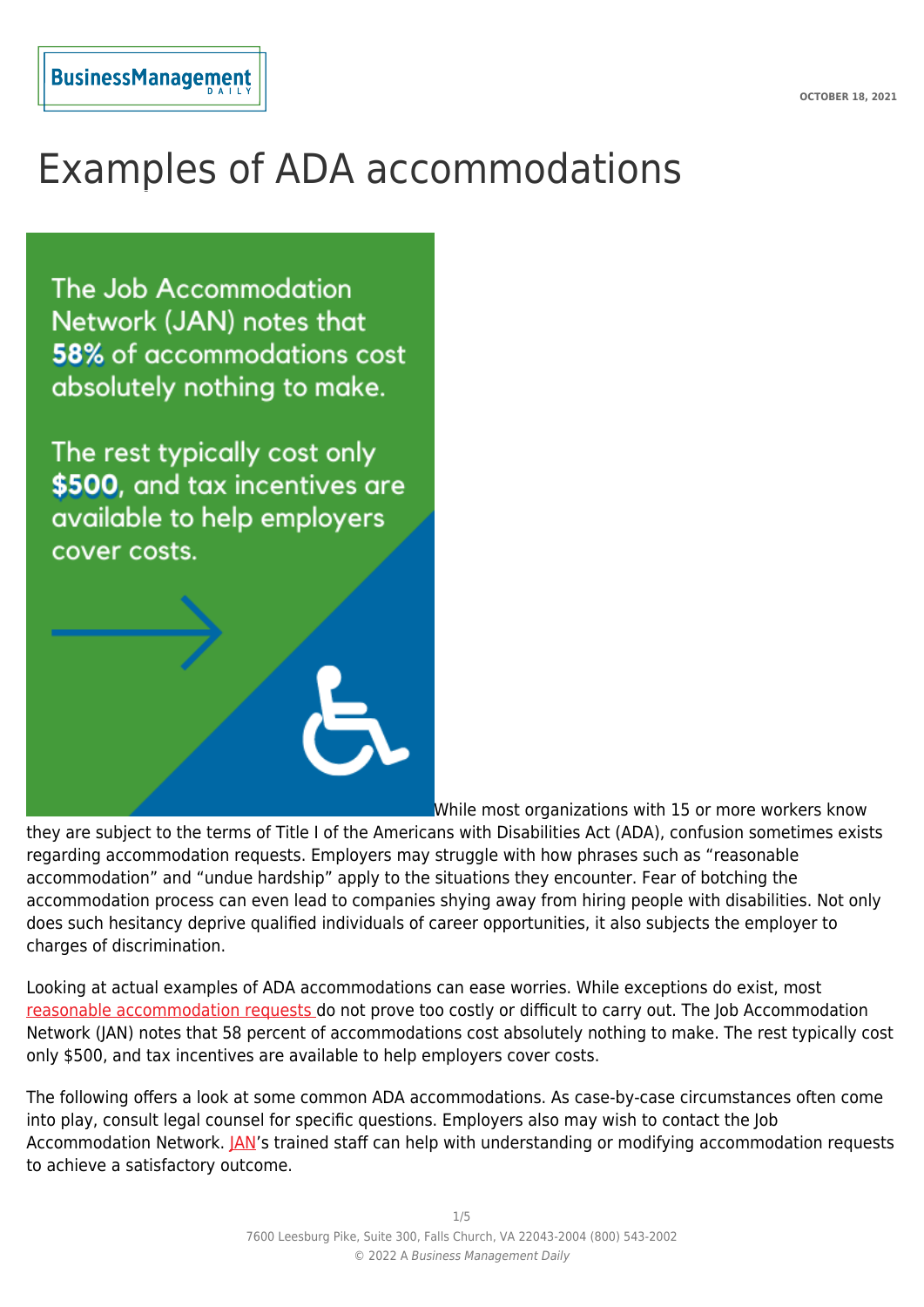# **Understanding "reasonable accommodation" and "undue hardship"**

Prior to examining examples of reasonable accommodations, it can help to have a solid understanding of two key ADA terms. The concepts of reasonable accommodation and undue hardship play important roles in the decision to accept or reject an accommodation request.

According to the U.S. Equal Employment Opportunity Commission (EEOC), a [reasonable accommodation](https://www.eeoc.gov/disability-discrimination) is "any change in the work environment (or in the way things are usually done) to help a person with a disability apply for a job, perform the duties of a job, or enjoy the benefits and privileges of employment."

The goal is for people with disabilities to obtain what they need to do their jobs. Employers are not expected to provide "special" privileges that have nothing to do with accommodating an employee's disability.

Likewise, the EEOC notes that "an employer never has to reallocate essential functions of the job as a reasonable accommodation, but can do so if it wishes." Thus, an accommodation request should not involve changing the core functions of a job description. Requesting to switch/eliminate certain marginal tasks or perform them in a different way is within the scope of ADA consideration. An employer is not, however, required to lower quality or production standards to make an accommodation.

An effective accommodation also should not put an undue hardship on an employer. The U.S. Department of Labor defines an undue hardship as "an action requiring significant difficulty or expense when considered in light of factors such as an organization's size, financial resources, and the nature and structure of its operation." Covered employers do not have to provide a reasonable accommodation that would cause an undue hardship.

Sometimes, an employer may claim that an accommodation would cause undue hardship because it would place too much burden on co-workers by altering their schedule or expanding their workload. This type of scenario is one that needs close examination on an individual case basis.

What an employer cannot claim as an undue hardship, though, is the potential impact of the accommodation on the morale of other employees. Similarly, an employer cannot reject a request solely on the basis that customers with fears or prejudices toward the individual's disability will not like the change.

Another thing that an employer should not do is perform a cost-benefit analysis of the proposed accommodation. Determination of an undue hardship depends on the employer's resources, not on how "important" the person making the request is to the company.

## **Examples of ADA reasonable accommodation requests**

#### **Accessibility**

Many people who make accommodation requests have impairments that limit physical mobility. Minor changes to the work environment can have a major impact on their ability to perform. Examples include:

- Reserved parking near the entrance.
- A larger office to accommodate a wheelchair.
- Elevator privileges.
- Changing the location of a cubicle to be nearer to a washroom.
- Modifying the layout of a break room.
- Assigning a wheel-chair using staff member who does site visits to locations that are handicap accessible.

#### **Changes to job tasks**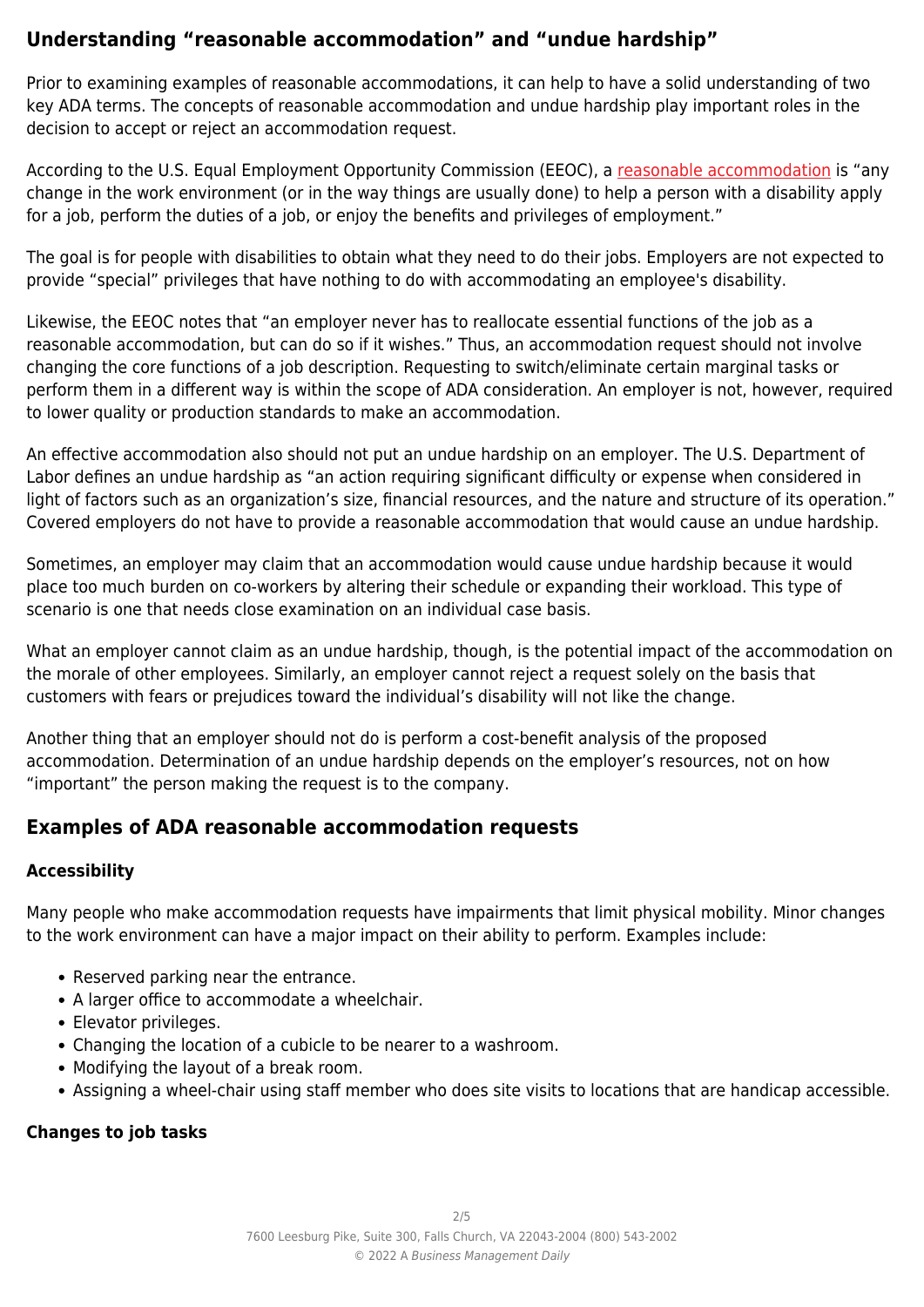

Employee handbooks lay out rules that a company expects workers to follow. Sometimes, though, these policies conflict with what's in the best interest of someone with a disability.

As noted earlier, an employer need not change the essential functions of a job a person was hired to perform. A person with a disability who is unable to perform the essential functions, with or without reasonable accommodation, is not a qualified individual with a disability within the meaning of the ADA. Likewise, the ADA does not require an employer to lower the production standards that it expects of all employees.

However, job restructuring by switching or eliminating marginal tasks typically is within the realm of consideration under the ADA. Examples include:

- Replacing one job duty with another that's less physically demanding.
- Reassignment to a vacant position with more suitable duties.
- Assigning driving responsibilities to the other member of a two-person team when one person has a vision impairment or takes a medication that prohibits operating a vehicle.
- Eliminating a shift at the front desk for a data clerk with an anxiety disorder because other staff members can easily fill the role and reception area duties are not an essential function of her job description.

### **Changes to company policy**

Employee handbooks lay out rules that a company expects workers to follow. Sometimes, though, these policies conflict with what's in the best interest of someone with a disability. Employees may ask that an exception be made. Examples include:

- A company with a "no pets" policy allowing service animals.
- An establishment where the entrance greeter stands to welcome guests grants permission for a person with a disability to perform the job sitting down.
- A job applicant with paraplegia is allowed to take an employment test at an alternate site because the customary location has too many stairs.
- A no food or beverages at one's workstation rule may need adjustment for an insulin-dependent diabetic or someone with a similar medical condition.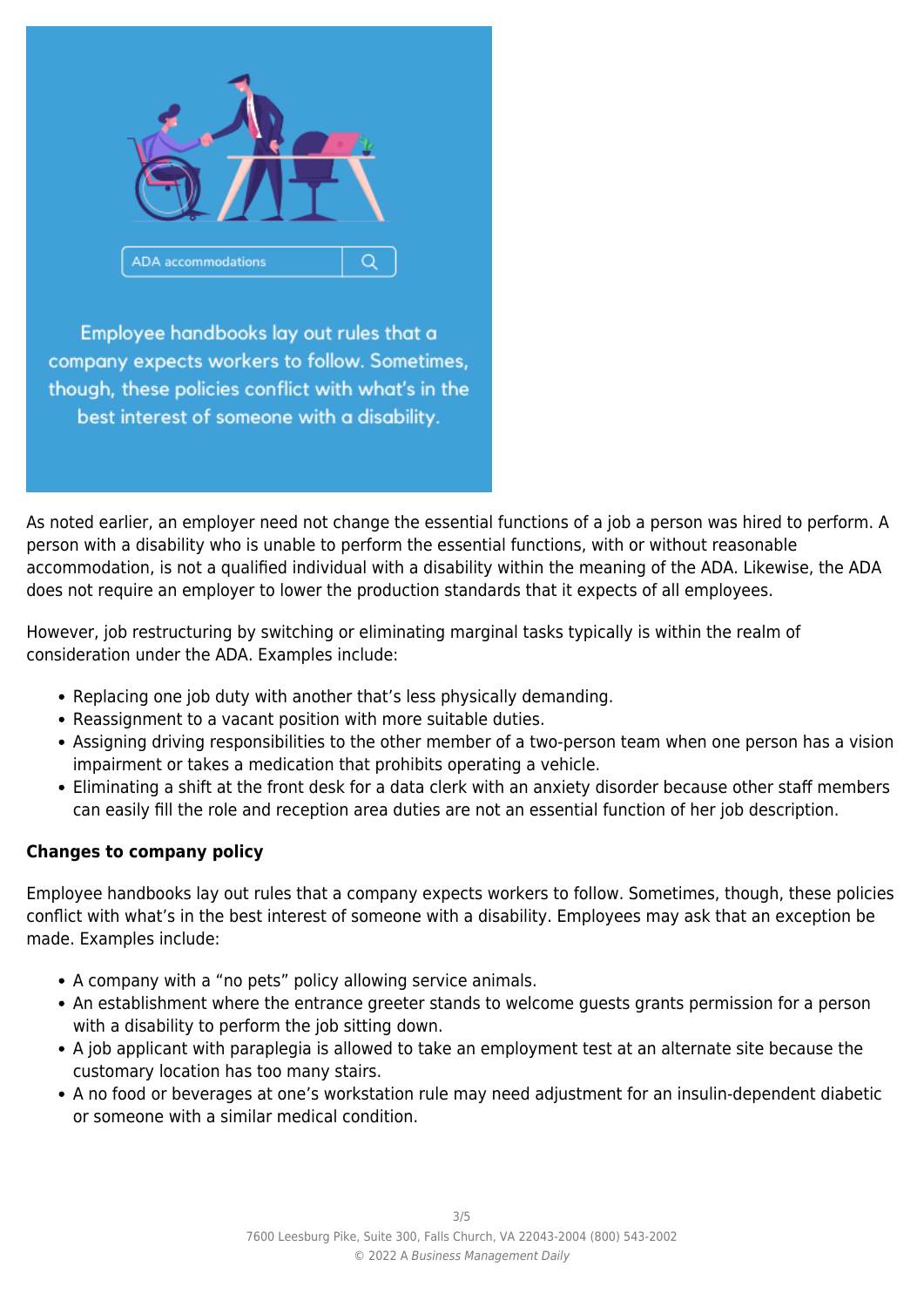#### **Alternate presentation**

Companies tend to present information in a standard format. While the majority of people may be fine with the chosen method, employers may need to offer it in a different way to certain individuals. Examples include:

- Training materials written in braille for someone with a vision impairment.
- Providing a sign language interpreter for a worker with a hearing impairment representing the company at an industry conference.
- Assigning an assistant to read notices posted on the bulletin board to employees with visual impairments.
- Making applications for employment available in large print.
- Allowing extra time for a job candidate with a learning disability to complete a skills assessment during the application process.

#### **Modifications to work schedules**

A traditional office schedule does not always make life easy for someone with a disability. Requesting alterations in line with their needs can allow people with disabilities to perform at a higher capacity. Examples include:

- Allowing more frequent breaks when symptoms flair.
- Adjusting the start or end time of the day, perhaps to accommodate doctor's appointments or medical treatments.
- Providing extra set-up or travel time.
- Scheduling breaks at specific times that correspond to medical needs, such as an employee with diabetes regularly breaking to eat properly and monitor blood sugar and insulin levels.
- Granting permission to telework when necessary, such as during inclement weather when travel is difficult or when undergoing chemotherapy or radiation treatment.
- Honoring a request for reassignment to a part-time position.
- Allowing time off for an operation and recuperation (FMLA and worker's compensation leave may apply too).



**Adaptive equipment**